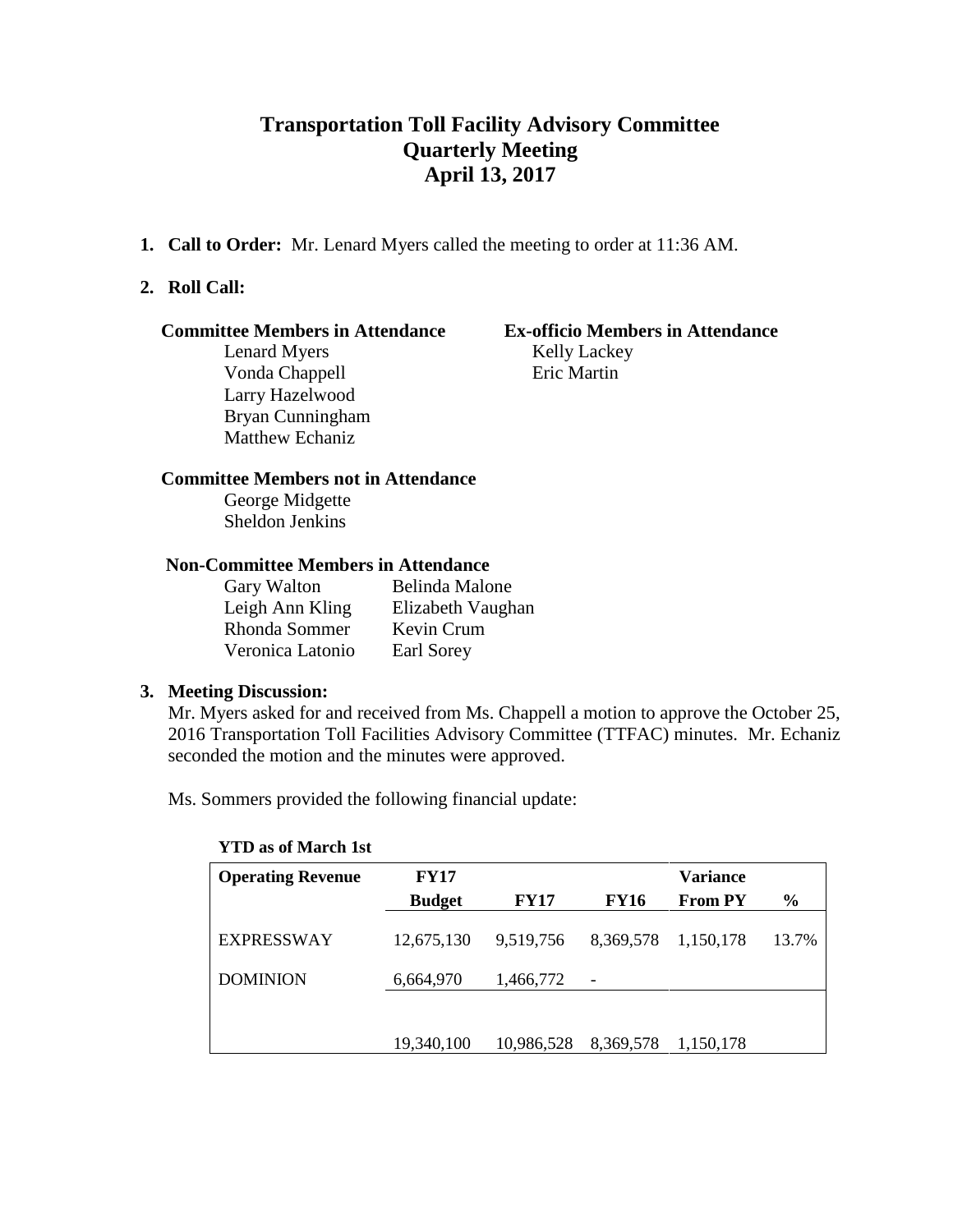| Expressway                  |            |           |           |           |          |
|-----------------------------|------------|-----------|-----------|-----------|----------|
| <b>Tolls Cash</b>           | 4,539,100  | 3,255,182 | 3,033,829 | 221,353   | 7.3%     |
| <b>Tolls Discount</b>       | 504,100    | 386,180   | 371,525   | 14,655    | 3.9%     |
| <b>Tolls Electronic</b>     | 7,571,000  | 5,765,649 | 4,827,307 | 938,342   | 19.4%    |
| <b>Tolls Violations/Del</b> | 41,190     | 68,188    | 76,559    | (8,371)   | $-10.9%$ |
| <b>Admin Fees</b>           | 19,740     | 44,557    | 60,358    | (15, 801) | $-26.2%$ |
|                             |            |           |           |           |          |
|                             | 12,675,130 | 9,519,756 | 8,369,578 | 1,150,178 | 13.7%    |
|                             |            |           |           |           |          |
| Dominion                    |            |           |           |           |          |
| <b>Tolls Electronic</b>     | 3,069,970  | 927,697   |           |           | 63.2%    |
| Tolls by Plate              | 3,478,430  | 520,805   |           |           | 35.5%    |
| Tolls Del                   | 18,810     |           |           |           |          |
| <b>EZ Pass Sales</b>        | 87,500     | 18,270    |           |           | 1.2%     |
| <b>Admin Fees</b>           | 10,260     |           |           |           |          |
|                             |            |           |           |           |          |

#### Expressway

Through March 31 - at 75.1% of budgeted operating revenue.

6,664,970

#### Dominion

Weekday EZ pass is averaging \$21,018 per day in April

EZ Pass penetration is averaging 76.4% in April

Revenue budget assumed a start date in late 2016, however, the actual start date was February 9, 2017. As a result, actual revenue will be shy of budget.

1,466,772 100.0%

#### **FY 17 Operating Expenses:**

The Expressway is at 58.5% of expended budget to date. Aside from the traffic study and the purchase of a bucket truck, the expenses are in line with the previous year's expenses.

Dominion Boulevard expenses to date are at 15.1% of the FY budgeted amount with the largest expenses being the back office operation, maintenance contracts and advertising.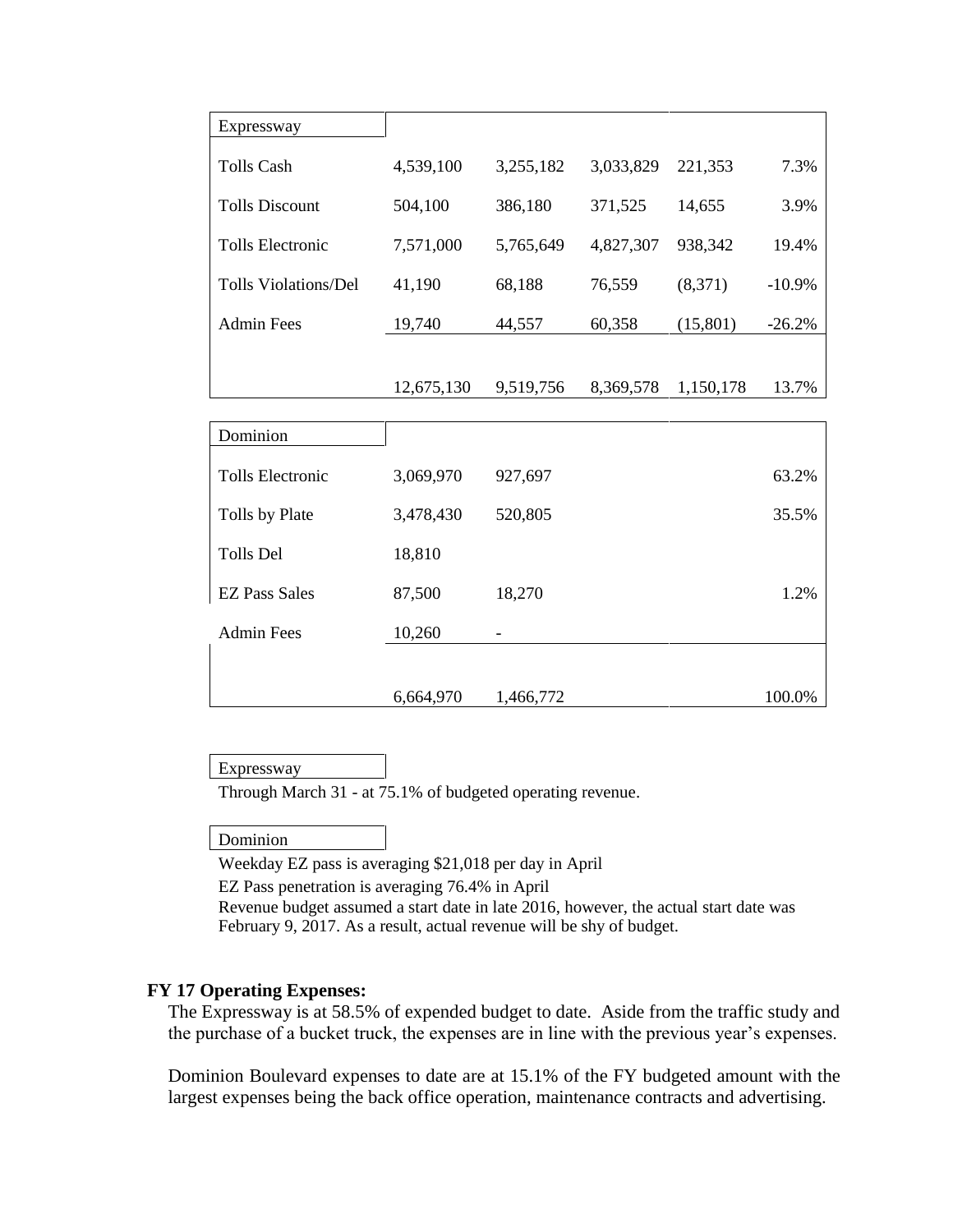### **Chesapeake Transportation System (CTS) update**:

Mr. Sorey reviewed the opening of Dominion Boulevard. The project was deemed fully complete in February of 2017. The project came in under budget and ahead of schedule. The project itself has received a number of awards: Crown City Award, Project of the Year, Contractor of the Year and Consultant of the Year from the American Public Works Association – Mid-Atlantic Chapter.

Mr. Walton reported that the Expressway had a traffic increase of 3.8% and revenue increase of 13.7% year-to-date. Cash transactions were down while full fare EZPass transactions were up 8.2%. The Discount Program transactions were up 6.2%. The violation rate is consistently 1.4-1.5% with approximately 35-45% of those violations being collected through the 10-day Vtoll (recycle) process.

Expressway Renewal and Replacement for FY16 is underway and the FY17 R&R report was submitted in December.

Peak weekend rates go into effect Saturday, May 20 through Sunday, September 10, 2017. Two axle vehicles will pay \$8.00, three or more axle vehicles will pay \$9.00, and motorcycles will pay \$2.00.

Mr. Walton reported that Dominion Boulevard Veterans Bridge traffic performance is exceeding projections as contained in the November update of the Traffic and Revenue Study.

| Dominion Blvd. Veterans Bridge - Traffic Performance                                                                                                      |            |                     |       |                                        |       |            |                     |       |                                        |       |            |                     |       |                                        |       |
|-----------------------------------------------------------------------------------------------------------------------------------------------------------|------------|---------------------|-------|----------------------------------------|-------|------------|---------------------|-------|----------------------------------------|-------|------------|---------------------|-------|----------------------------------------|-------|
|                                                                                                                                                           |            |                     |       |                                        |       |            |                     |       |                                        |       |            |                     |       |                                        |       |
|                                                                                                                                                           | Total      | <b>Valid EZPass</b> |       | Toll-by-Plate                          |       | Weekdav    | <b>Valid EZPass</b> |       | Toll-by-Plate                          |       | Weekend    | <b>Valid EZPass</b> |       | Toll-by-Plate                          |       |
|                                                                                                                                                           | <b>ADT</b> |                     |       | Avg. Traf.   % EZP   Avg. Traf.   %TBP |       | <b>ADT</b> |                     |       | Avg. Traf.   % EZP   Avg. Traf.   %TBP |       | <b>ADT</b> |                     |       | Avg. Traf.   % EZP   Avg. Traf.   %TBP |       |
| Feb. (9 - 28)                                                                                                                                             | 20.869     | 15.059              | 72.2% | 5.679                                  | 24.8% | 22.846     | 16.941              | 74.1% | 5.735                                  | 22.8% | 16.254     | 10.669              | 65.6% | 5,551                                  | 31.5% |
|                                                                                                                                                           |            |                     |       |                                        |       |            |                     |       |                                        |       |            |                     |       |                                        |       |
| March                                                                                                                                                     | 22,063     | 16.533              | 74.9% | 5.374                                  | 21.4% | 24.021     | 18,399              | 76.6% | 5.423                                  | 19.7% | 16,433     | 11,168              | 68.0% | 5,231                                  | 28.7% |
|                                                                                                                                                           |            |                     |       |                                        |       |            |                     |       |                                        |       |            |                     |       |                                        |       |
| April (- 4/11)                                                                                                                                            | 21,498     | 16.071              | 74.8% | 5.314                                  | 21.6% | 23,866     | 18.417              | 77.2% | 5,289                                  | 19.1% | 17,355     | 11,965              | 68.9% | 5,360                                  | 27.7% |
|                                                                                                                                                           |            |                     |       |                                        |       |            |                     |       |                                        |       |            |                     |       |                                        |       |
|                                                                                                                                                           |            |                     |       |                                        |       |            |                     |       |                                        |       |            |                     |       |                                        |       |
| <b>NOTES:</b>                                                                                                                                             |            |                     |       |                                        |       |            |                     |       |                                        |       |            |                     |       |                                        |       |
| 1. April data consists of 7 weekdays and 4 weekends, therefore the ADT is somewhat lower due to the greater % of weekend data as opposed to a full month. |            |                     |       |                                        |       |            |                     |       |                                        |       |            |                     |       |                                        |       |

Mr. Walton briefly discussed the operation of the administrative back office operation and 2. EZPass penetration rate continues to rise and TBP rate continues to fall for all time periods.

referred the committee to visit the website where more information can be found at www.paydominiontolls.com. United Bridge Partners operates the back office for the Dominion Boulevard Veterans Bridge under a competitively bid contract. The activity to date for the back office is as follows:

**February Statistics**: 482 total visitors; 113 CSC phone calls; 4,388 invoices for 18,390 toll transactions.

**March Statistics**: 19,500 total website visits; 4,136 CSC phone calls; 35,842 invoices for 88,537 toll transactions.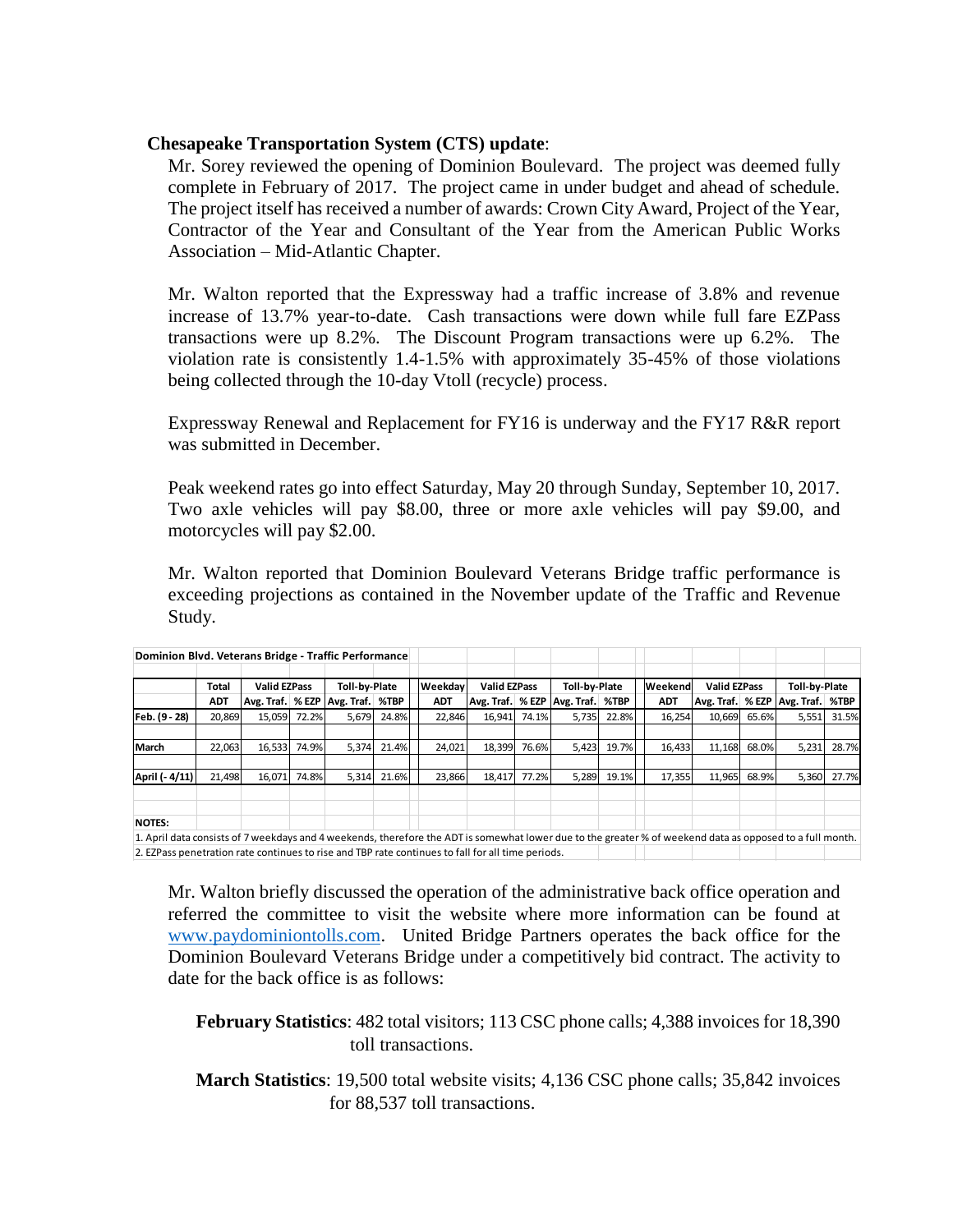# **April Statistics (thru 4/11)**: 8,078 total website visits; 2,111 CSC phone calls; 6,079 Invoices for 20,137 toll transactions.

Mr. Walton stated that CTS is pleased with the operation of the Customer Service Center (CSC) and administrative back office. The calls and situations that have arisen include patrons who have not updated their information (vehicles, or funds) on their E-ZPass account, or incorrectly identified license plates which have been handled at the CSC level.

In an attempt to encourage as many Toll-by-Plate customers to open E-ZPass accounts, inserts have been included in all Toll-by-Plate invoices mailed which outline for the patron what they would save when using the Dominion Boulevard Veterans Bridge with an E-ZPass account as opposed to the Pay-by-Plate invoicing.

City Council adopted a long range toll schedule which can be found at the Dominion Boulevard Veterans Bridge website. The next scheduled toll increase will be on July 1<sup>st</sup> 2017.

|                                  |                                                                                    | <b>E-ZPass Toll Rates</b> |                                  | <b>Non E-ZPass Toll</b><br><b>Rates</b> |                                                        |                                  |  |
|----------------------------------|------------------------------------------------------------------------------------|---------------------------|----------------------------------|-----------------------------------------|--------------------------------------------------------|----------------------------------|--|
| <b>Fiscal Year</b>               | <b>Toll</b><br><b>Toll</b><br><b>Class</b><br><b>Class</b><br>$\overline{2}$<br>1. |                           | <b>Toll</b><br><b>Class</b><br>3 | <b>Toll</b><br><b>Class</b><br>1        | <b>Toll</b><br><b>Class</b><br>$\overline{\mathbf{2}}$ | <b>Toll</b><br><b>Class</b><br>3 |  |
| Opening to June<br>30, 2017      | \$1.00                                                                             | \$1.50                    | \$2.50                           | \$3.00                                  | \$3.50                                                 | \$4.50                           |  |
| July 1, 2017 to<br>June 30, 2018 | \$1.05                                                                             | \$1.58                    | \$2.63                           | \$3.05                                  | \$3.58                                                 | \$4.63                           |  |
| July 1, 2018 to<br>June 30, 2019 | \$1.10                                                                             | \$1.65                    | \$2.75                           | \$3.10                                  | \$3.65                                                 | \$4.75                           |  |

Mr. Walton explained that approximately 9,000 vehicles per day have diverted from Dominion Boulevard on a daily basis since tolling began. The Traffic and Revenue study accurately predicted these numbers. Since tolling began, however, there has been a steady increase in traffic on Dominion Boulevard. This is indicative of a trend that traffic is returning to Dominion Boulevard because of the route reliability which they cannot get with the alternate routes.

Mr. Myers complimented the success of the completion of such a monumental endeavor with regards to the Dominion Boulevard Project and the new look of the Chesapeake Expressway Toll Plaza. Mr. Myers asked about the purchasing of retail transponders and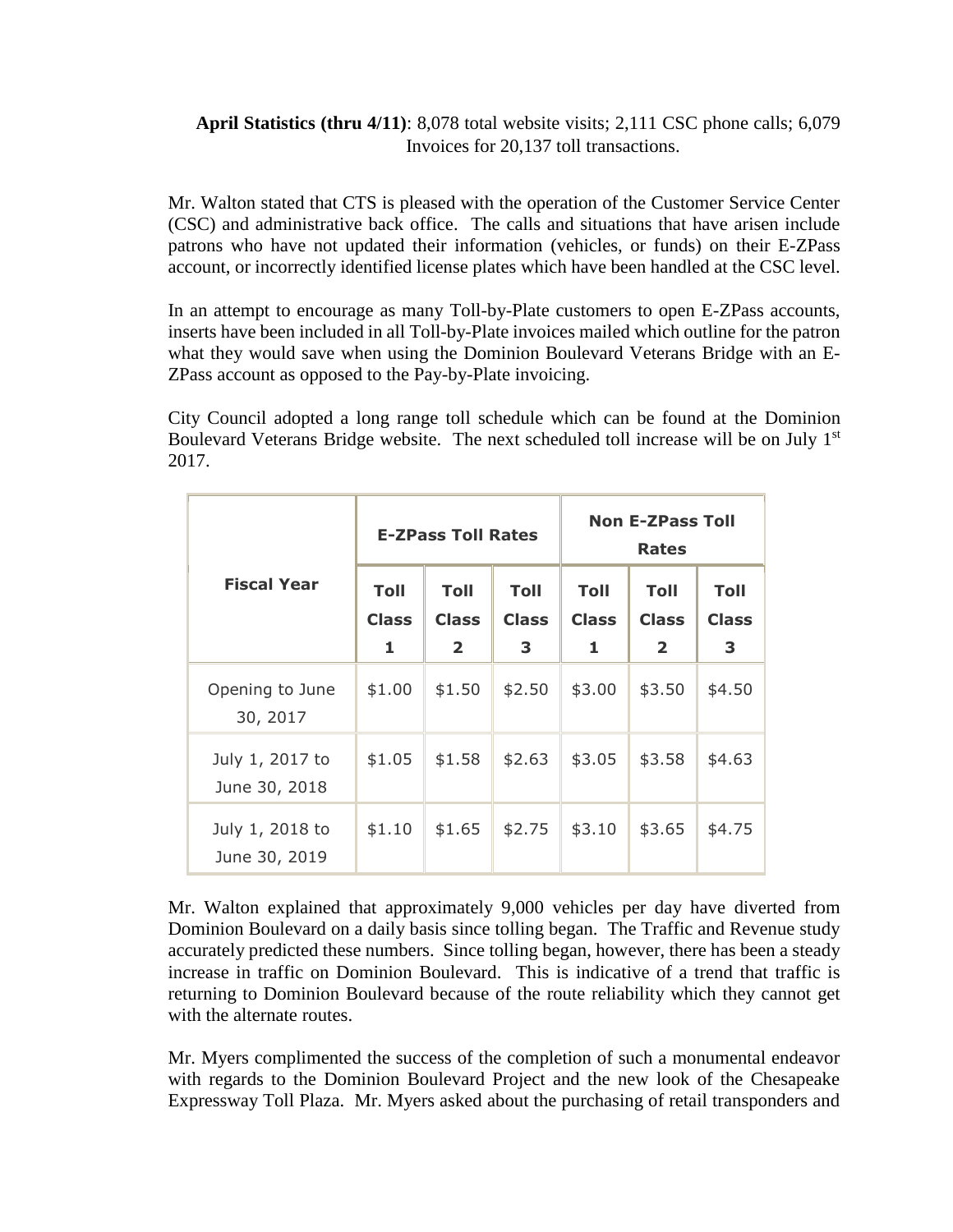Mr. Walton explained that retail transponders were purchased for events that were held in advance of tolling on Dominion Boulevard in an effort to sign up as many patrons as possible.

Mr. Myers asked whether the reason for the increase in traffic on the Expressway was the mild weather. Mr. Walton expressed that with nice weather the Expressway usually sees higher volume but it is difficult to attribute the increase in March to just the weather. Mr. Myers asked for an update on the Expressway Administrative building remodel scheduled for the end of this year. Mr. Walton replied the renovation is still on track to begin in November to expand the Administrative building.

Mr. Myers asked about the impact of reducing the motorcycle toll rate from \$2.67 to \$2.00 in the peak season. Mr. Walton expressed that there has been little to no impact on revenue but a tremendous improvement to all other aspects of collecting, counting and verifying an even dollar amount as opposed to the rate of \$2.67. Mr. Walton went on to explain that while future rates on Dominion Boulevard will not be in even dollar amounts, there is no cash handling involved so there is no impact to operations.

Mr. Hazelwood asked about usage/availability of the Flex Pass. Mr. Sorey said there is a willingness to provide Flex Pass from this location but there are internal E-ZPass issues that include a fee if it is not used in the Flex Pass 'mode' for four months, E-ZPass will ask for it to be returned or charge the consumer an additional fee. It should be noted that Flex Pass is not currently needed in the Hampton Roads area; however, upon completion of the HOT Lane project scheduled for Interstate 64, the Flex Pass will be required for motorists to receive free passage on the facility if they have the required number of passengers in their vehicle. Conversations will continue as the time approaches for the need in this area.

Mr. Echaniz asked about the places where Retail Transponders can be purchased. Mr. Walton explained that E-ZPass has attempted to contract with various businesses to sell the retail transponders and currently Farm Fresh, Taylor's Do It Centers, Creekmore Hardware, the Treasurer's office, and E-ZPass service centers currently sell the Retail Transponder.

Ms. Chappell asked when the next Traffic and Revenue study will take place. Mr. Walton explained that the study is conducted every two years, therefore the next update would occur in 2018.

#### **South Norfolk Jordan Bridge (SNJB) Update:**

January experienced 15 days (half of January) that were negatively impacted by either weather, holidays, NNSY work scheduled and school schedules. Mild winter weather conditions and no winter weather events helped February traffic to rebound. March traffic has improved with the exception of this week (Spring Break).

For the January thru March timeframe, the E-ZPass penetration rate averaged 81.76% (March was 82.93% which is the highest in project history).